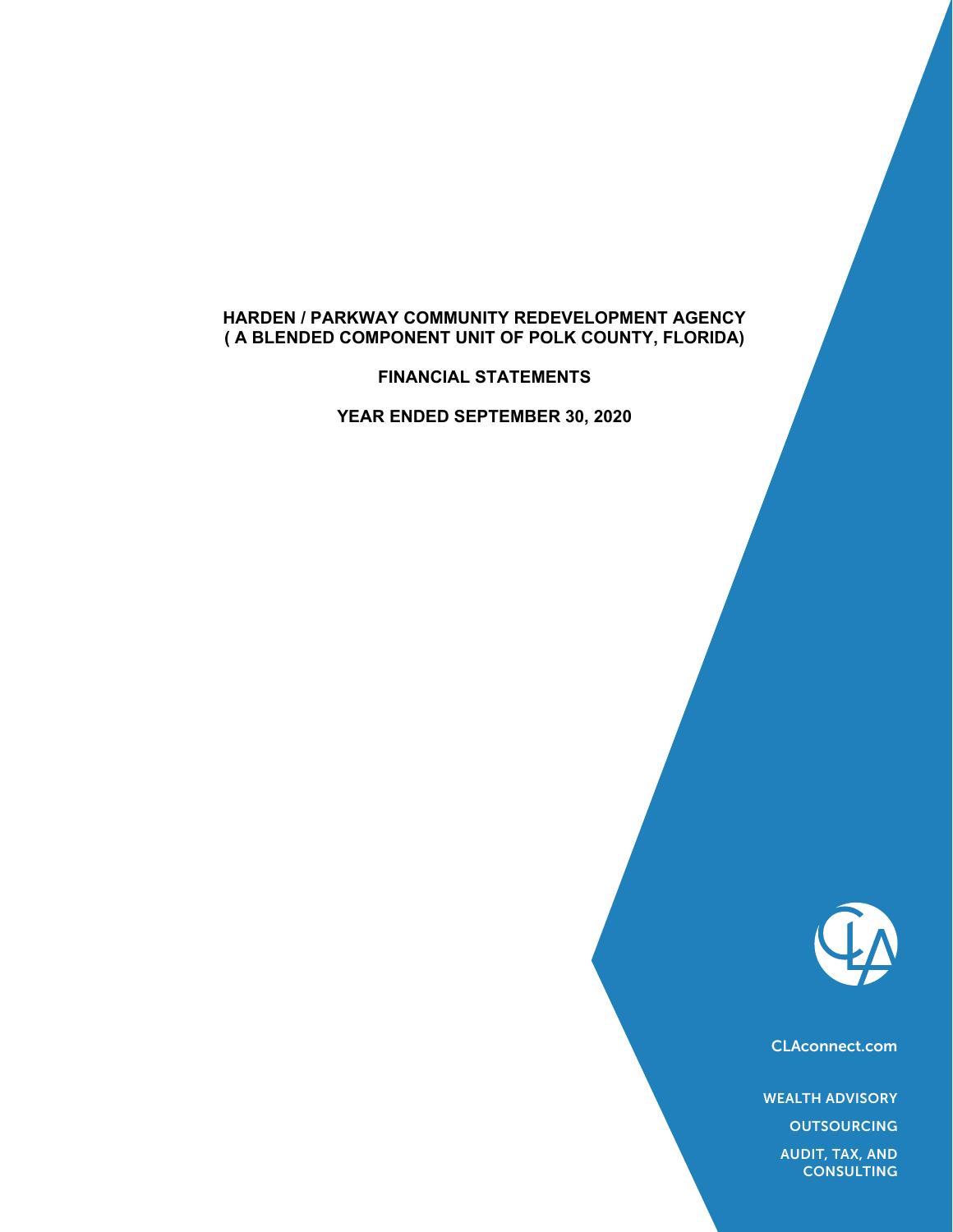### **HARDEN / PARKWAY COMMUNITY REDEVELOPMENT AGENCY (A BLENDED COMPONENT UNIT OF POLK COUNTY, FLORIDA) TABLE OF CONTENTS YEAR ENDED SEPTEMBER 30, 2020**

| <b>INDEPENDENT AUDITORS' REPORT</b>                                                                                                                                                             | 1              |
|-------------------------------------------------------------------------------------------------------------------------------------------------------------------------------------------------|----------------|
| <b>MANAGEMENT'S DISCUSSION AND ANALYSIS</b>                                                                                                                                                     | 3              |
| <b>BASIC FINANCIAL STATEMENTS</b>                                                                                                                                                               |                |
| <b>GOVERNMENTAL FUNDS BALANCE SHEET AND STATEMENT OF NET</b><br><b>POSITION</b>                                                                                                                 | 6              |
| GOVERNMENTAL FUND STATEMENT OF REVENUES, EXPENDITURES, AND<br><b>CHANGES IN FUND BALANCE AND STATEMENT OF ACTIVITIES</b>                                                                        | $\overline{7}$ |
| <b>NOTES TO FINANCIAL STATEMENTS</b>                                                                                                                                                            | 8              |
| <b>REQUIRED SUPPLEMENTARY INFORMATION</b>                                                                                                                                                       |                |
| <b>BUDGETARY COMPARISON SCHEDULE - GENERAL FUND</b>                                                                                                                                             | 13             |
| NOTE TO BUDGETARY COMPARISON SCHEDULE - GENERAL FUND                                                                                                                                            | 14             |
| <b>INDEPENDENT AUDITORS' REPORT ON INTERNAL CONTROL OVER</b><br><b>FINANCIAL REPORTING AND ON COMPLIANCE AND OTHER MATTERS</b><br><b>BASED ON AN AUDIT OF FINANCIAL STATEMENTS PERFORMED IN</b> |                |
| <b>ACCORDANCE WITH GOVERNMENT AUDITING STANDARDS</b>                                                                                                                                            | 15             |
| <b>MANAGEMENT LETTER</b>                                                                                                                                                                        | 17             |
| <b>INDEPENDENT ACCOUNTANTS' REPORT</b>                                                                                                                                                          | 19             |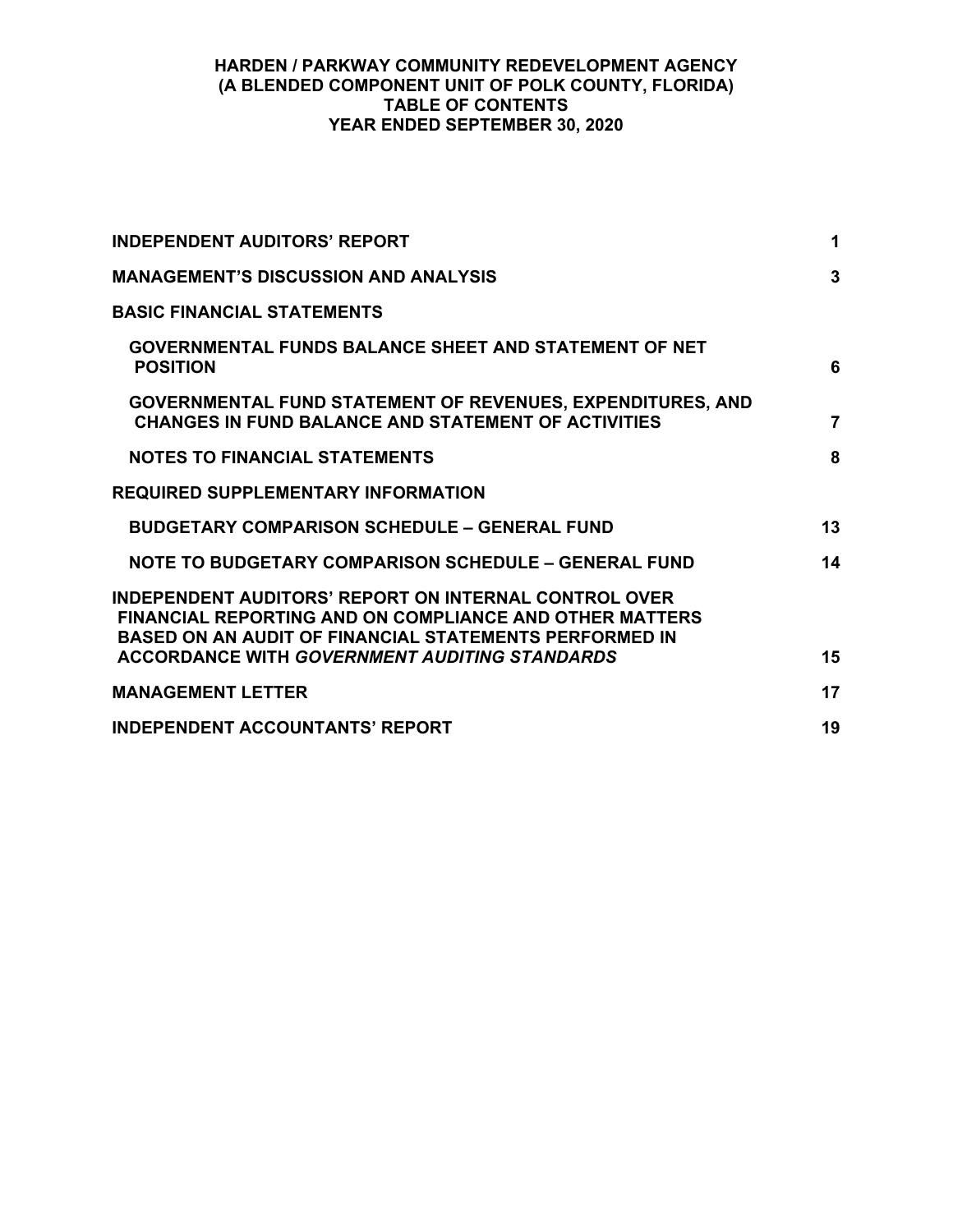

# **INDEPENDENT AUDITORS' REPORT**

Board Members Harden / Parkway Community Redevelopment Agency Bartow, Florida

### **Report on the Financial Statements**

We have audited the accompanying financial statements of the governmental activities and the major fund of the Harden / Parkway Community Redevelopment Agency (CRA), a component unit of Polk County, Florida, as of and for the year ended September 30, 2020, and the related notes to the financial statements, which collectively comprise the entity's basic financial statements, as listed in the table of contents.

### *Management's Responsibility for the Financial Statements*

Management is responsible for the preparation and fair presentation of these financial statements in accordance with accounting principles generally accepted in the United States of America; this includes the design, implementation, and maintenance of internal control relevant to the preparation and fair presentation of financial statements that are free from material misstatement, whether due to fraud or error.

### *Auditors' Responsibility*

Our responsibility is to express opinions on these financial statements based on our audit. We conducted our audit in accordance with auditing standards generally accepted in the United States of America and the standards applicable to financial audits contained in *Government Auditing Standards*, issued by the Comptroller General of the United States. Those standards require that we plan and perform the audit to obtain reasonable assurance about whether the financial statements are free from material misstatement.

An audit involves performing procedures to obtain audit evidence about the amounts and disclosures in the financial statements. The procedures selected depend on the auditors' judgment, including the assessment of the risks of material misstatement of the financial statements, whether due to fraud or error. In making those risk assessments, the auditor considers internal control relevant to the entity's preparation and fair presentation of the financial statements in order to design audit procedures that are appropriate in the circumstances, but not for the purpose of expressing an opinion on the effectiveness of the entity's internal control. Accordingly, we express no such opinion. An audit also includes evaluating the appropriateness of accounting policies used and the reasonableness of significant accounting estimates made by management, as well as evaluating the overall presentation of the financial statements.

We believe that the audit evidence we have obtained is sufficient and appropriate to provide a basis for our audit opinions.

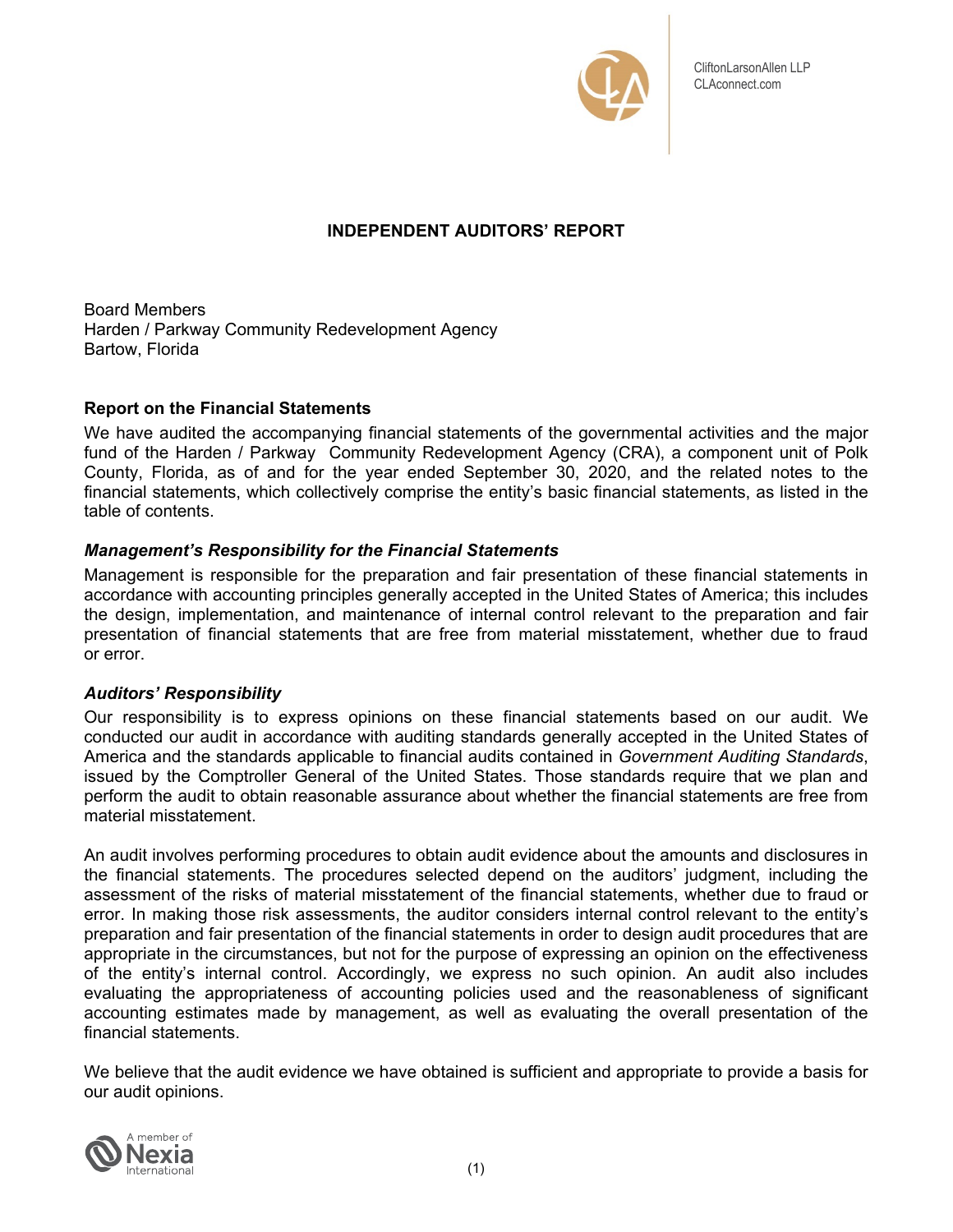### *Opinions*

In our opinion, the financial statements referred to above present fairly, in all material respects, the respective financial position of the governmental activities and the major fund of the CRA as of September 30, 2020, and the respective changes in financial position for the year then ended in accordance with accounting principles generally accepted in the United States of America.

### *Other Matters*

#### *Required Supplementary Information*

Accounting principles generally accepted in the United States of America require that the management's discussion and analysis and budgetary comparison information on pages 3 through 5 and 13, respectively, be presented to supplement the basic financial statements. Such information, although not a part of the basic financial statements, is required by the Governmental Accounting Standards Board who considers it to be an essential part of financial reporting for placing the basic financial statements in an appropriate operational, economic, or historical context. We have applied certain limited procedures to the required supplementary information in accordance with auditing standards generally accepted in the United States of America, which consisted of inquiries of management about the methods of preparing the information and comparing the information for consistency with management's responses to our inquiries, the basic financial statements, and other knowledge we obtained during our audit of the basic financial statements. We do not express an opinion or provide any assurance on the information because the limited procedures do not provide us with sufficient evidence to express an opinion or provide any assurance.

### **Other Reporting Required by** *Government Auditing Standards*

In accordance with Government Auditing Standards, we have also issued our report dated April 5, 2021, on our consideration of the CRA's internal control over financial reporting and on our tests of its compliance with certain provisions of laws, regulations, contracts, and grant agreements and other matters. The purpose of that report is solely to describe the scope of our testing of internal control over financial reporting and compliance and the results of that testing, and not to provide an opinion on the effectiveness of the CRA's internal control over financial reporting or on compliance. That report is an integral part of an audit performed in accordance with *Government Auditing Standards* in considering the CRA's internal control over financial reporting and compliance.

Viifton Larson Allen LLP

**CliftonLarsonAllen LLP**  Lakeland, Florida April 5, 2021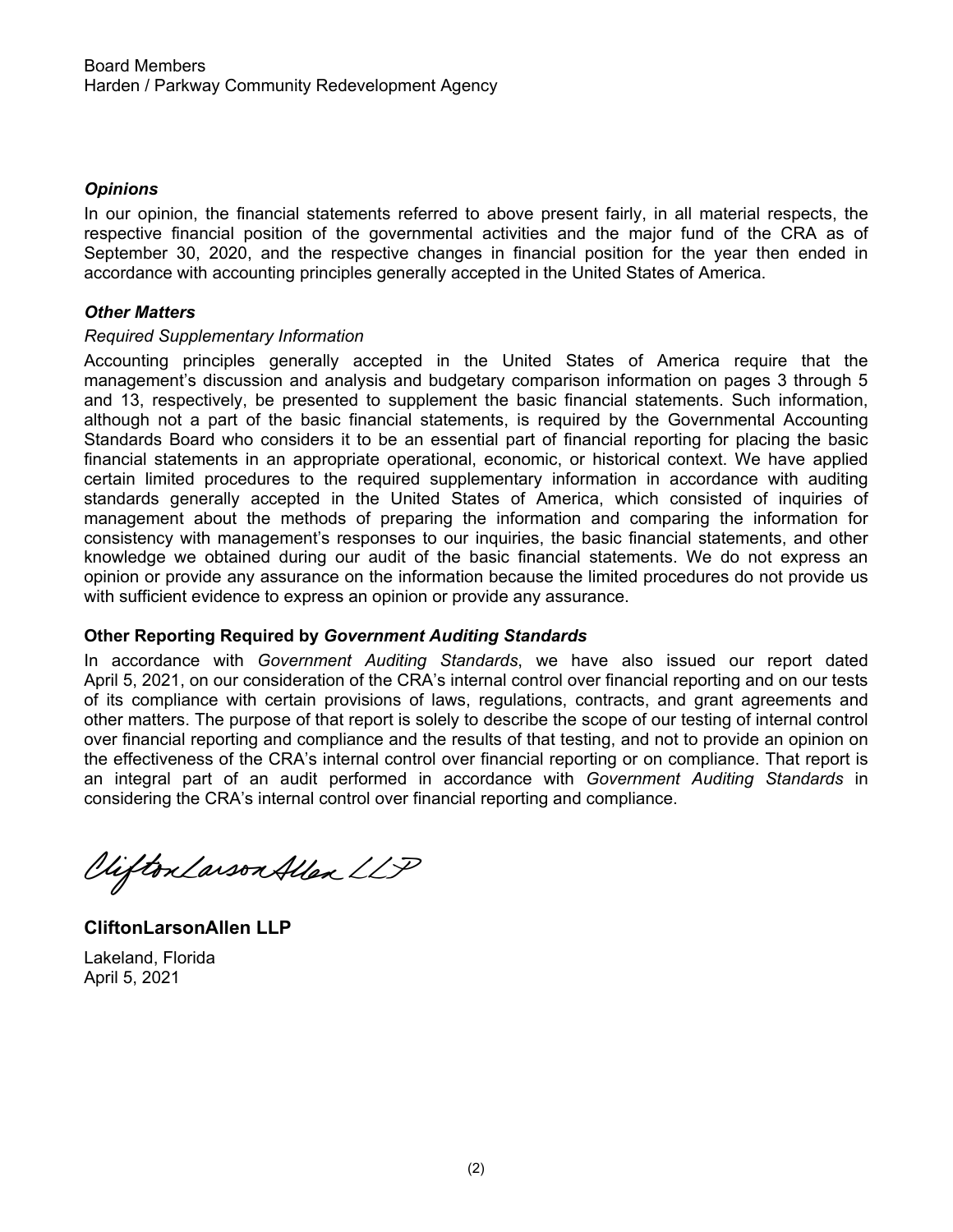#### **HARDEN / PARKWAY COMMUNITY REDEVELOPMENT AGENCY (A BLENDED COMPONENT UNIT OF POLK COUNTY, FLORIDA) MANAGEMENT'S DISCUSSION AND ANALYSIS YEAR ENDED SEPTEMBER 30, 2020**

As management of the Harden / Parkway Community Redevelopment Agency (CRA), we offer the readers of the CRA's basic financial statements. This narrative overview and analysis of the financial activities of the CRA for the year ended September 30, 2020. We encourage readers to consider the information presented here in conjunction with the CRA's financial statements.

### **Financial Highlights**

- The assets of the CRA exceeded its liabilities as of September 30, 2020, by \$117,834 (net position).
- The CRA's total assets as of September 30, 2020, were \$118,056.
- The CRA's total revenue was \$529,386, consisting primarily of CRA Incremental Tax Revenue.
- The CRA's net transfers came to \$605,029. The decrease in net position was \$75,643.

### **Overview of Financial Statements**

The CRA's government-wide financial statements include the following:

- Statement of Net Position reports the CRA's assets, deferred outflows of resources, liabilities, deferred inflows of resources and net position at the end of the fiscal year, and provides information about the nature and amounts of investment of resources and obligations to creditors.
- Statement of Activities reports the results of activity over the course of the fiscal year. It details the costs associated with operating the CRA and how those costs were funded. It also provides an explanation of the change in net position from the previous fiscal year-end to the current fiscal year-end.
- The basic financial statements also include notes that provide required disclosures and other information necessary to gather the full meaning of the material presented in the statements.

The analysis of net position, revenue, and expenses are detailed and provide a comprehensive portrayal of financial conditions and related trends. The analysis includes all assets and liabilities using the accrual basis of accounting.

Accrual accounting is similar to the accounting used by most private sector companies. Accrual accounting recognizes revenue and expenses when earned regardless of when cash is received or paid.

Our analysis presents the CRA's net position, which can be thought of as the difference between what the CRA owns (assets) and what the CRA owes (liabilities). The net position analysis will allow the reader to measure the health or financial position of the CRA.

Over time, significant changes in the CRA's net position are an indicator of whether its financial health is improving or deteriorating. To fully assess the financial health of any CRA, the reader must also consider other nonfinancial factors such as fluctuations in the local economy, fluctuations in fuel prices, and the physical condition of the CRA's capital assets.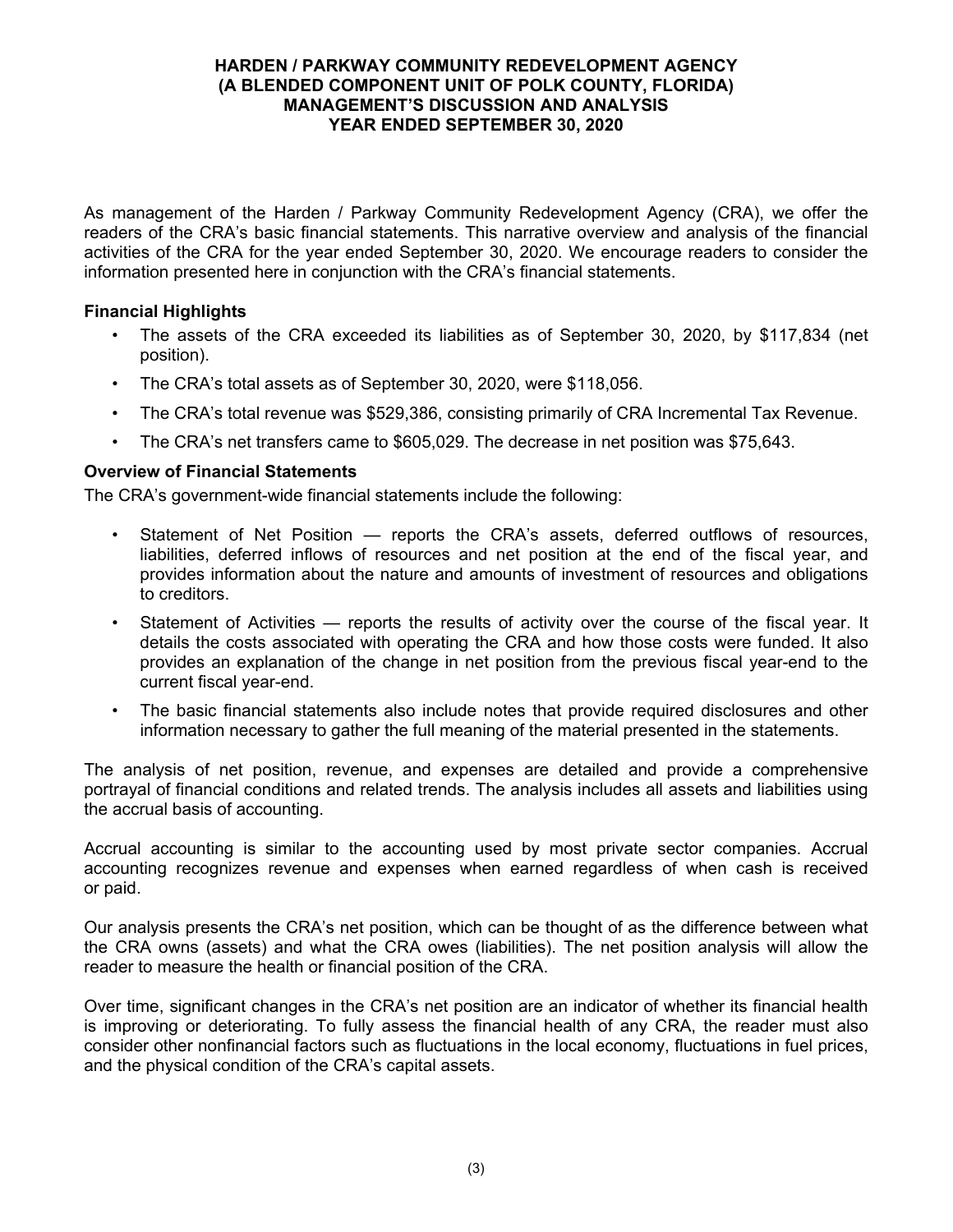#### **HARDEN / PARKWAY COMMUNITY REDEVELOPMENT AGENCY (A BLENDED COMPONENT UNIT OF POLK COUNTY, FLORIDA) MANAGEMENT'S DISCUSSION AND ANALYSIS YEAR ENDED SEPTEMBER 30, 2020**

#### **Net Position**

The difference between an organization's assets and deferred outflows of resources and its liabilities and deferred inflows of resources equals its net position. The CRA's net position is classified as follows:

Net investment in capital assets — Capital assets, net of accumulated depreciation and reduced by debt attributable to the acquisition of those assets.

Restricted — Net position that can only be spent for specific purposes because of constraints imposed by external sources (such as grantors, bondholders, and higher levels of government), or imposed by constitutional provisions or enabling legislation.

Unrestricted — Net position that is not invested in capital assets or subject to restrictions.

#### **Condensed Financial Information**

Assets, Liabilities, and Net Position:

|                                               |    | 2020<br>\$<br>118,056 |  | 2019    |  |  |
|-----------------------------------------------|----|-----------------------|--|---------|--|--|
| <b>ASSETS</b><br><b>Current Assets</b>        |    |                       |  | 193,650 |  |  |
| <b>LIABILITIES</b><br><b>Unearned Revenue</b> |    | 222                   |  | 173     |  |  |
| <b>NET POSITION</b><br>Restricted             | ß. | 117,834               |  | 193,477 |  |  |

Assets decreased by \$75,594 from the prior year, while liabilities increased by \$49 from the prior year. There was an decrease in net position of \$75,643 due to an increase in tax revenues offset by an increase in net transfers out in the current year.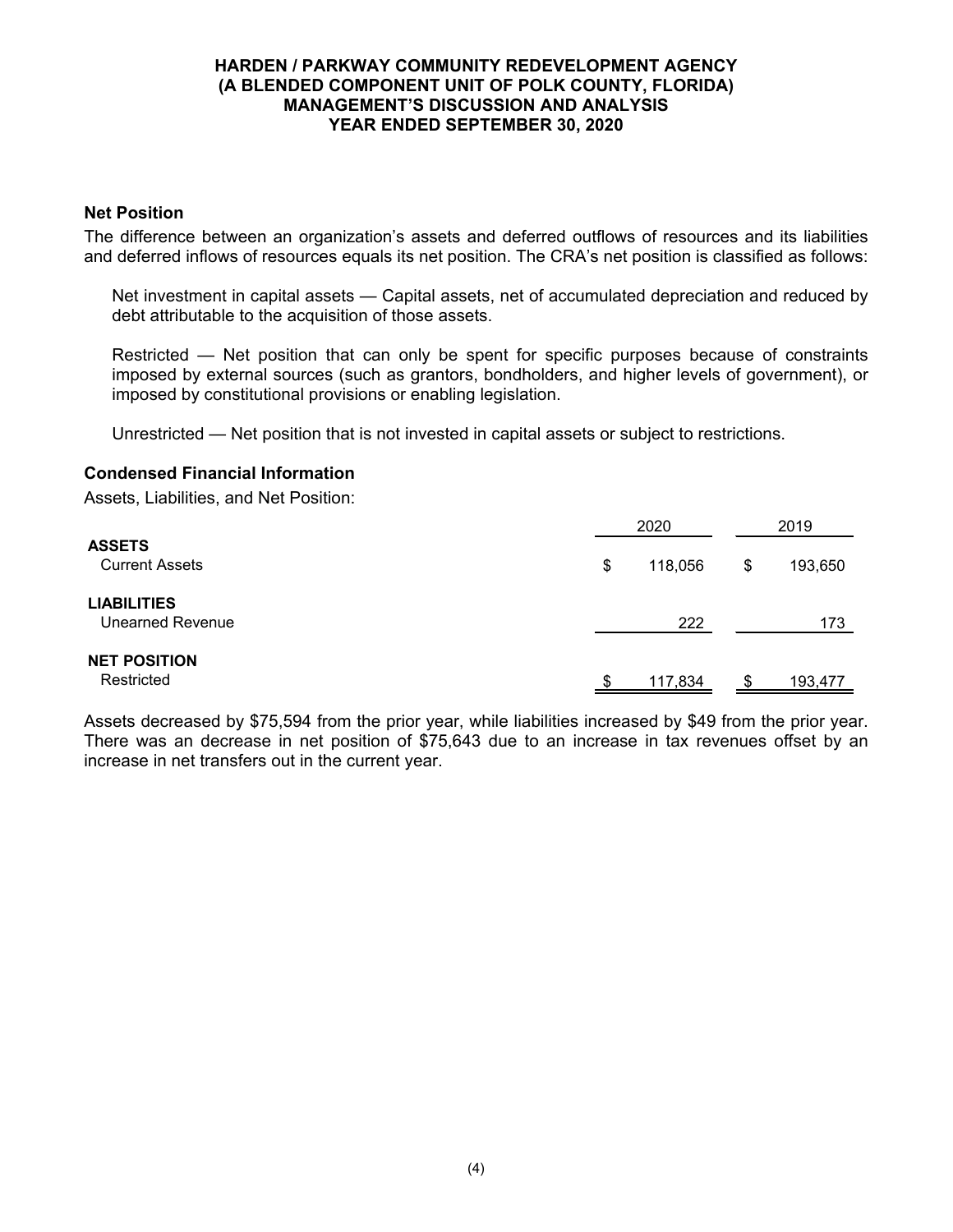#### **HARDEN / PARKWAY COMMUNITY REDEVELOPMENT AGENCY (A BLENDED COMPONENT UNIT OF POLK COUNTY, FLORIDA) MANAGEMENT'S DISCUSSION AND ANALYSIS YEAR ENDED SEPTEMBER 30, 2020**

#### **Condensed Financial Information (Continued)**

Revenues, Expenses, and Changes in Net Position

|                                         | 2020 |             |    | 2019        |  |
|-----------------------------------------|------|-------------|----|-------------|--|
| <b>GENERAL REVENUES</b>                 |      |             |    |             |  |
| Taxes                                   | \$   | 511,860     | \$ | 492,151     |  |
| Interest Income                         |      | 16,938      |    | 13,429      |  |
| Net Change in Fair Value of Investments |      | 588         |    | 1,585       |  |
| <b>Total General Revenue</b>            |      | 529,386     |    | 507,165     |  |
| <b>OTHER FINANCING SOURCES (USES)</b>   |      |             |    |             |  |
| Transfers In                            |      | 694,971     |    | 670,852     |  |
| <b>Transfers Out</b>                    |      | (1,300,000) |    | (1,200,000) |  |
| <b>Total Other Financing</b>            |      |             |    |             |  |
| Sources (Uses)                          |      | (605, 029)  |    | (529, 148)  |  |
| <b>CHANGE IN NET POSITION</b>           |      | (75, 643)   |    | (21, 983)   |  |
| Net Position - Beginning of Year        |      | 193,477     |    | 215,460     |  |
| <b>NET POSITION - END OF YEAR</b>       |      | 117,834     | £. | 193,477     |  |

The decrease in net position was due largely to increases in transfers out.

In fiscal year 2020, total general revenue was \$529,386, while total expenditures and transfers were \$605,029. This resulted in a negative change in net position of \$75,643.

#### **Economic Factors and Next Year's Budgets and Rates**

The Harden / Parkway Community Redevelopment Agency (CRA) is reported as a blended component unit of Polk County, Florida. Its Annual Budget was approved by Resolution 20-07 on September 17, 2020. The detailed budgets are available for review upon request.

#### **Requests for Information**

This financial report is designed to provide a general overview of the CRA's finances for all those with an interest. Questions concerning any of the information provided in this report or requests for additional information should be addressed as follows:

#### Comptroller Division of the Clerk of Circuit Court and County Comptroller P.O. Box 988 Bartow, Florida 33831

Or

www.polkcountyclerk.net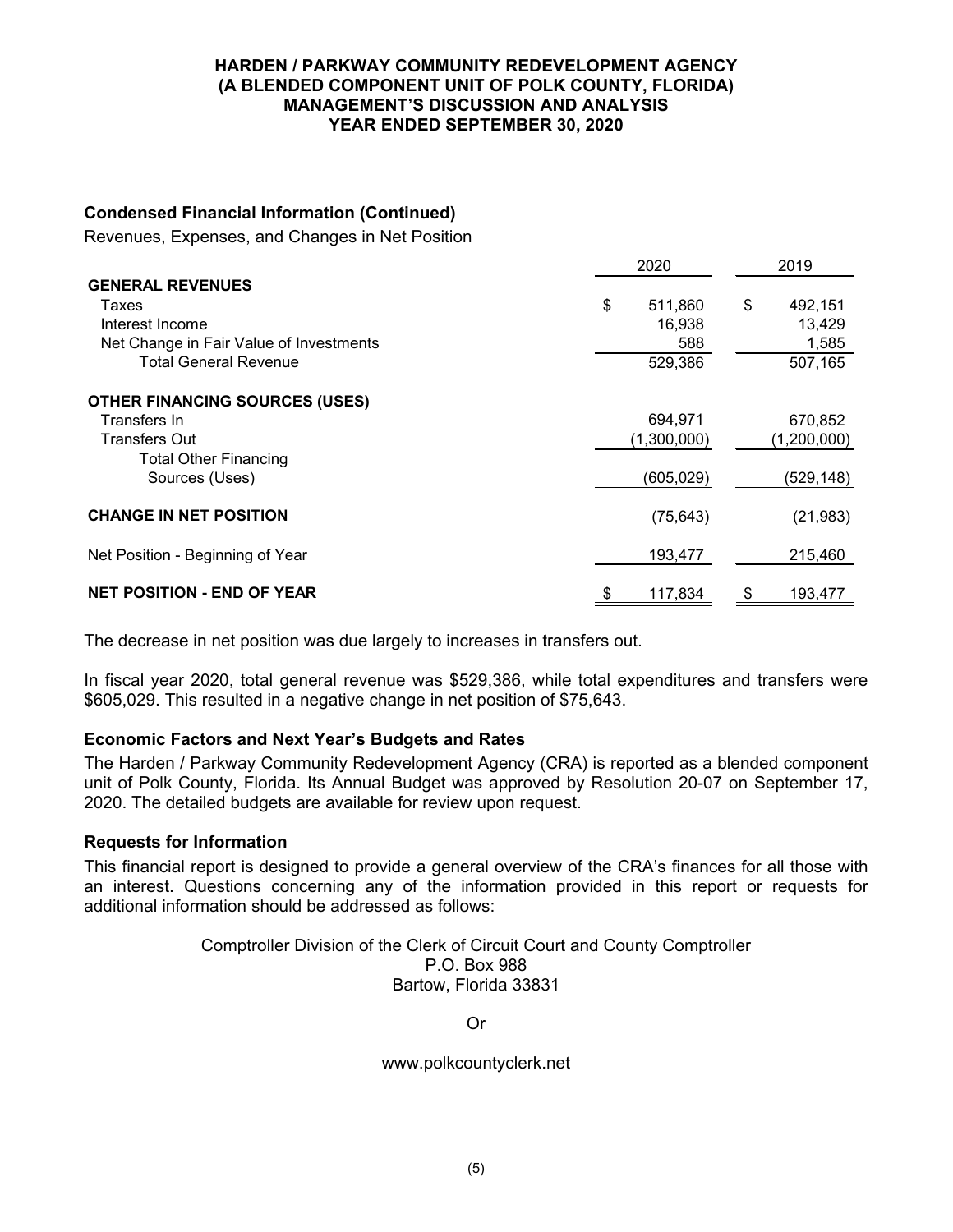#### **HARDEN / PARKWAY COMMUNITY REDEVELOPMENT AGENCY (A BLENDED COMPONENT UNIT OF POLK COUNTY, FLORIDA) GOVERNMENTAL FUND BALANCE SHEET AND STATEMENT OF NET POSITION SEPTEMBER 30, 2020**

| General<br>Fund |         |            | Statement of<br><b>Net Position</b> |         |  |
|-----------------|---------|------------|-------------------------------------|---------|--|
|                 |         |            |                                     |         |  |
| \$              | 117,684 | \$         | \$                                  | 117,684 |  |
|                 | 372     |            |                                     | 372     |  |
|                 | 118,056 |            |                                     | 118,056 |  |
|                 |         |            |                                     |         |  |
|                 | 222     |            |                                     | 222     |  |
|                 | 222     |            |                                     | 222     |  |
|                 |         |            |                                     |         |  |
|                 |         |            |                                     |         |  |
|                 | 117,834 | (117, 834) |                                     |         |  |
|                 | 117,834 | (117, 834) |                                     |         |  |
|                 |         |            |                                     |         |  |
|                 |         |            |                                     | 117,834 |  |
|                 |         | 117,834    |                                     | 117,834 |  |
|                 |         |            | Adjustments<br>117,834              |         |  |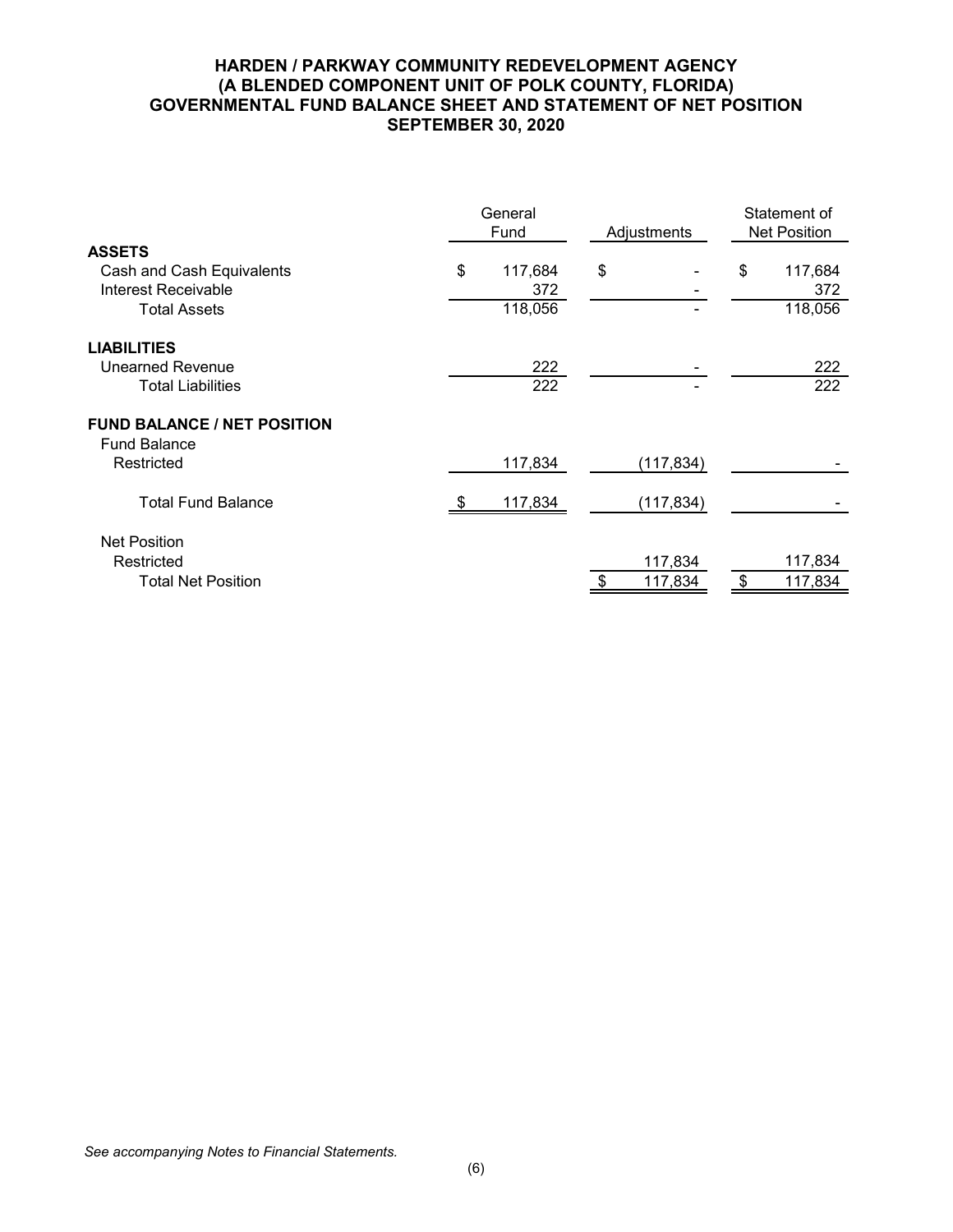#### **HARDEN / PARKWAY COMMUNITY REDEVELOPMENT AGENCY (A BLENDED COMPONENT UNIT OF POLK COUNTY, FLORIDA) GOVERNMENTAL FUND STATEMENT OF REVENUES, EXPENDITURES, AND CHANGES IN FUND BALANCE AND STATEMENT OF ACTIVITIES YEAR ENDED SEPTEMBER 30, 2020**

|                                                  | General<br>Fund |             | Adjustments | Statement of<br>Activities |           |  |
|--------------------------------------------------|-----------------|-------------|-------------|----------------------------|-----------|--|
| <b>GENERAL REVENUES</b>                          |                 |             |             |                            |           |  |
| Taxes                                            | \$              | 511,860     | \$          | \$                         | 511,860   |  |
| Interest Income                                  |                 | 16,938      |             |                            | 16,938    |  |
| Net Change in Fair Value of Investments          |                 | 588         |             |                            | 588       |  |
| <b>Total Revenues</b>                            |                 | 529,386     |             |                            | 529,386   |  |
| <b>OTHER FINANCING SOURCES (USES)</b>            |                 |             |             |                            |           |  |
| Transfers In                                     |                 | 694,971     | (694,971)   |                            |           |  |
| <b>Transfers Out</b>                             |                 | (1,300,000) | 1,300,000   |                            |           |  |
| <b>Total Other Financing</b>                     |                 |             |             |                            |           |  |
| Sources (Uses)                                   |                 | (605,029)   | 605,029     |                            |           |  |
| <b>TRANSFERS</b>                                 |                 |             | (605,029)   |                            | (605,029) |  |
| <b>NET CHANGE IN FUND BALANCE / NET POSITION</b> |                 | (75, 643)   |             |                            | (75, 643) |  |
| Fund Balance/Net Position - Beginning of Year    |                 | 193,477     |             |                            | 193,477   |  |
| <b>FUND BALANCE /NET POSITION - END OF YEAR</b>  | \$              | 117,834     | \$          |                            | 117,834   |  |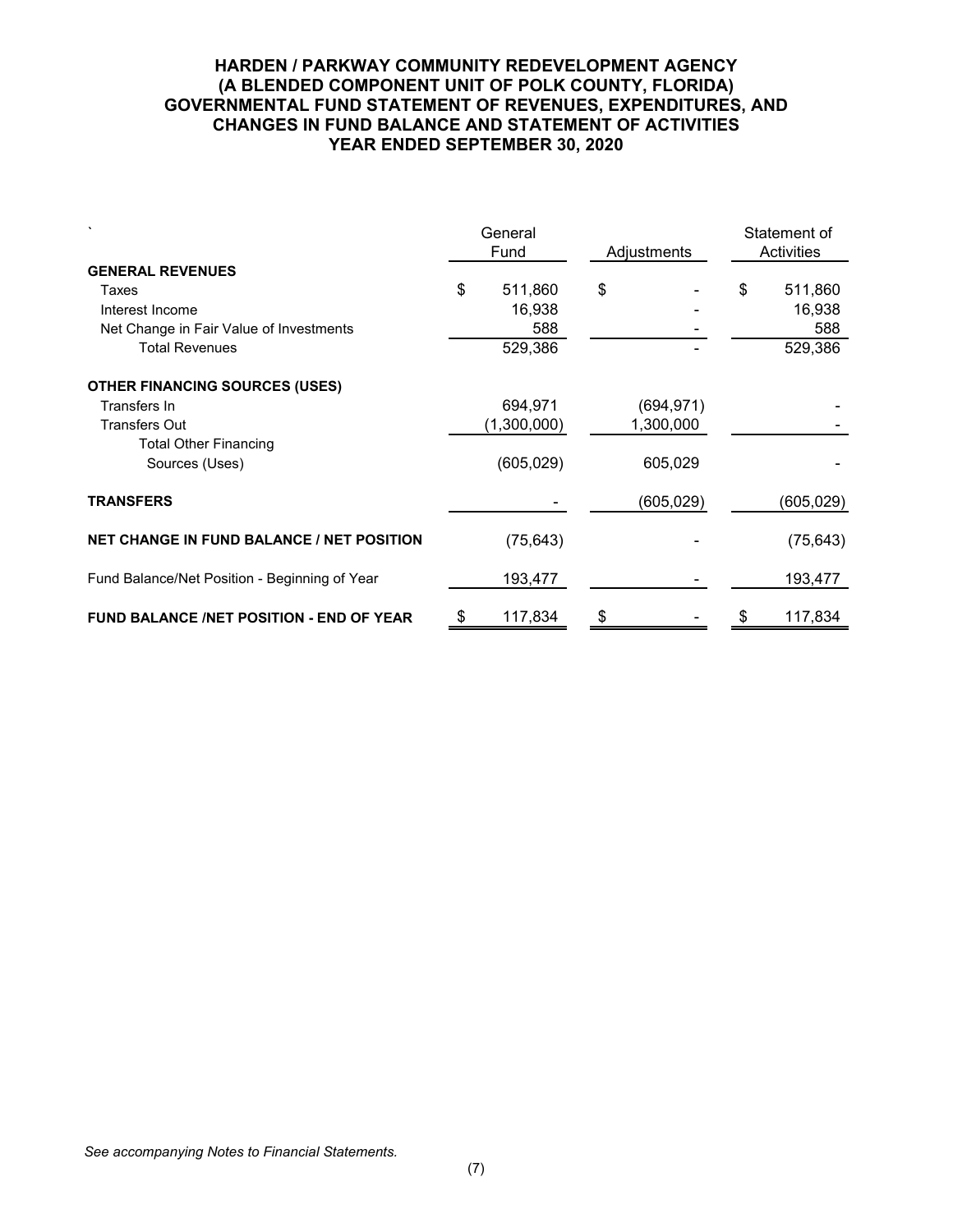### **NOTE 1 SUMMARY OF SIGNIFICANT ACCOUNTING POLICIES**

#### **Reporting Entity**

The Polk County Board of County Commissioners approved the establishment of the Harden / Parkway Community Redevelopment Agency (CRA) was established by County ordinance 04-010 on June 20, 2004. The CRA board members include the Polk County Board of County Commissioners and the city manager and community development department director for the City of Lakeland, or their designees, to serve as two additional members of the CRA Board. The appointing authority is found in Resolution No. 04-010. The CRA Board holds meetings on an as-needed basis.

The financial statements have been prepared in conformity with accounting principles generally accepted in the United States of America, as applied to governmental units and present only the financial position of the CRA, a component unit of the Polk County, Florida (County), and not the County as a whole.

As defined by accounting principles generally accepted in the United States of America established by the Governmental Accounting Standards Board (GASB), the financial reporting entity consists of the primary government, as well as all component units, which are legally separate organizations for which elected officials of the primary government are financially accountable. Based on the application of these criteria, the CRA has determined there are no component units.

#### **Basis of Presentation**

GASB Statement No. 34 sets forth minimum criteria (percentage of the assets, liabilities, revenues, or expenditures/expenses of either fund category and (or) the governmental and enterprise combined) for the determination of major funds. The CRA has used GASB Statement No. 34 minimum criteria for major fund determination.

The accounts of the CRA are organized on the basis of funds, each of which is considered a separate accounting entity. The operations of each fund are accounted for with a separate set of self-balancing accounts that comprise its assets, liabilities, fund balance, revenues, and expenditures or expenses as appropriate. Government resources are allocated to and accounted for in individual funds based upon the purposes for which they are to be spent and the means by which spending activities are controlled.

Currently, the CRA has only one fund, the General Fund. The General Fund is the general operating fund of the CRA. It is used to account for all financial resources and expenditures.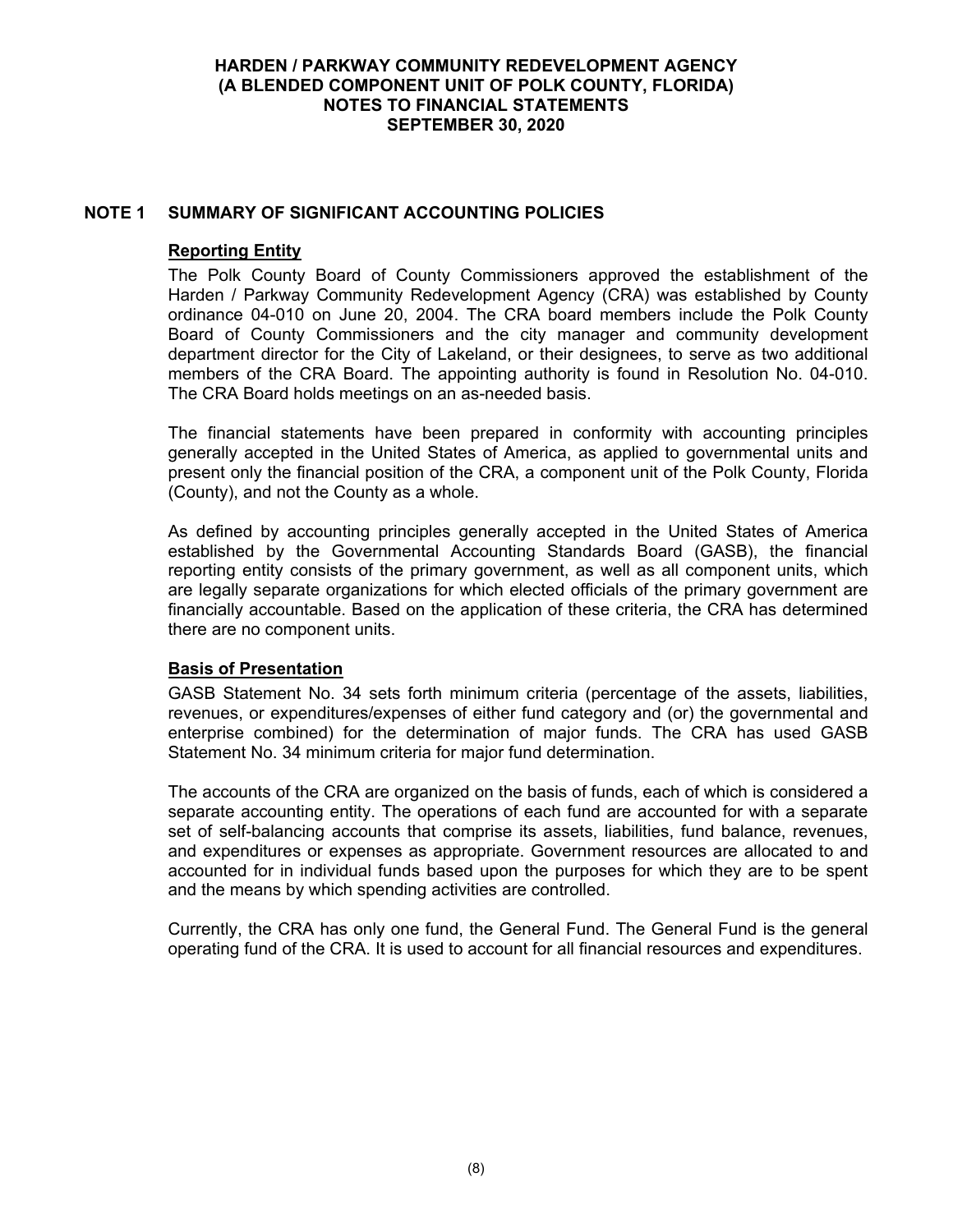## **NOTE 1 SUMMARY OF SIGNIFICANT ACCOUNTING POLICIES (CONTINUED)**

#### **Government-Wide and Fund Financial Statements**

The government-wide financial statements (i.e., statement of net position and the statement of activities) report information on all activities of the CRA. The CRA reports only governmental activities; it does not have any business-type activities. Governmental activities are supported largely by tax increment funding.

The statement of activities demonstrates the degree to which the direct expenses of a given function are offset by program revenues. Direct expenses are those clearly identifiable with a specific function. Program revenues consist of grants and contributions that are restricted to meeting operational or capital requirements of a particular function. Payments received from taxes, insurance proceeds and other items not properly included as program revenues are reported as general revenues.

Separate financial information is provided for the governmental fund.

#### **Measurement Focus, Basis of Accounting, and Financial Statement Presentation**

The government-wide financial statements are reported using the economic resources measurement focus and the accrual basis of accounting. Revenues are recorded when earned and expenses are recorded when a liability is incurred regardless of the timing of the related cash flows. Grants and similar items are recognized as revenue as soon as all eligibility requirements imposed by the provider have been met.

Governmental fund financial statements are reported using the current financial resources measurement focus and the modified accrual basis of accounting. Revenues are recognized as soon as they are both measurable and available. Revenues are considered to be available when they are collectible within the current period or soon enough thereafter to pay liabilities for the current period. For this purpose, the CRA considers revenues to be available if they are collected within 60 days of the end of the current fiscal period. Expenditures are generally recorded when a liability is incurred, as under accrual accounting.

### **Budgets and Budgetary Data**

The following are the procedures in establishing the budget:

The CRA's Executive Director prepares the annual fiscal operating budget. The proposed budget is then presented to the CRA's Board Members for changes and final approval. Once adopted, the budget serves as legal authorization for expenditures.

Formal budgetary integration is employed as a management control device during the year for all governmental fund types. Budgets for the general fund are adopted on a basis consistent with accounting principles generally accepted in the United States of America (GAAP). All appropriations lapse at the close of the fiscal year.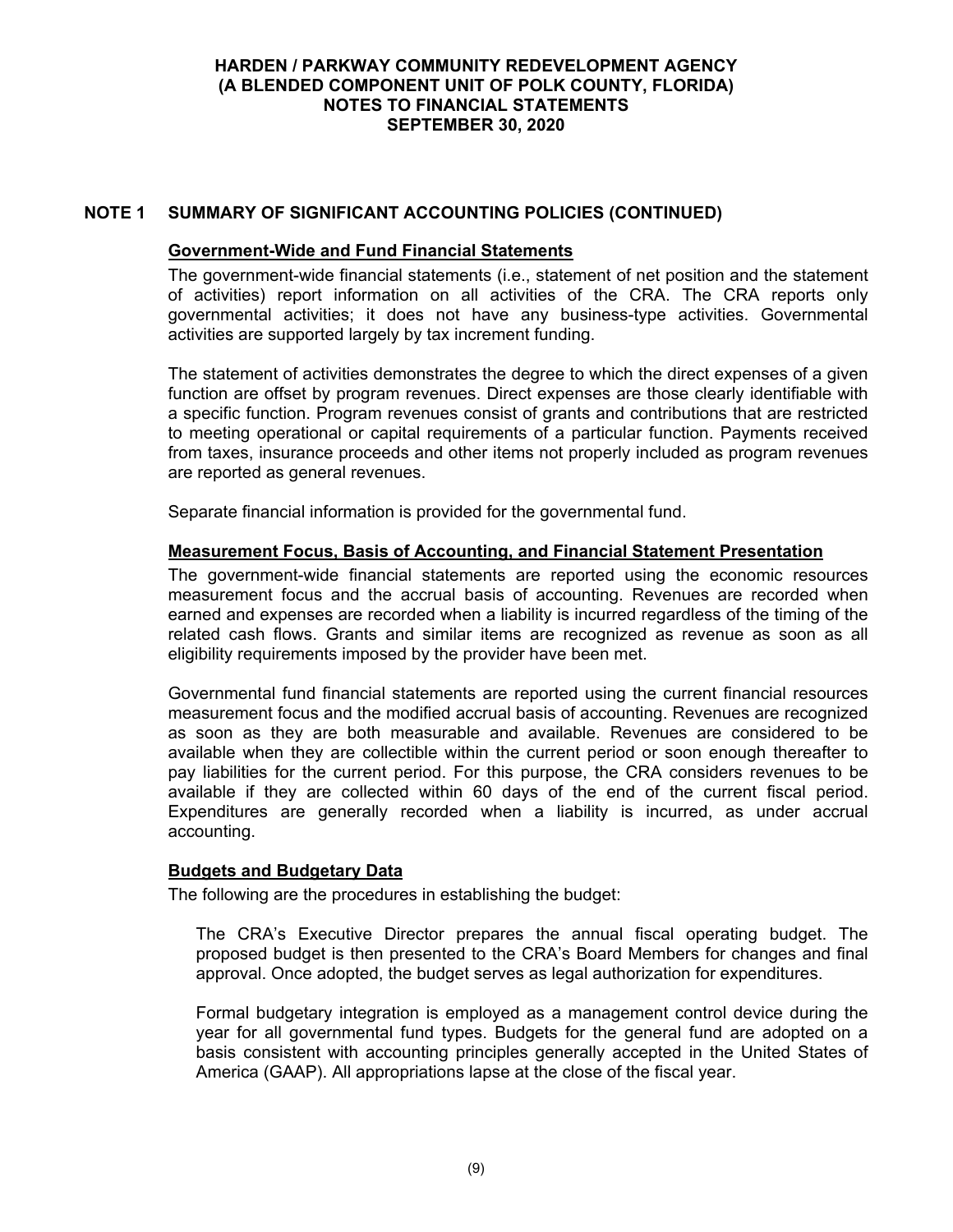## **NOTE 1 SUMMARY OF SIGNIFICANT ACCOUNTING POLICIES (CONTINUED)**

#### **Fund Balance**

The classifications of fund balances are described as follows:

Nonspendable Fund Balance – Amounts that cannot be spent because they are either not in spendable form (such as inventories and prepaid amounts) or are legally or contractually required to be maintained intact.

Restricted Fund Balance – Amounts that can be spent only for specific purposes because of constraints imposed by external providers (such as grantors, bondholders, and higher levels of government), or imposed by constitutional provisions or enabling legislation.

Committed Fund Balance – Amounts that can be spent only for specific purposes determined by a formal action of the CRA's highest level of decision-making authority. The CRA has not established a policy regarding authorization to commit fund balance.

Assigned Fund Balance – Amounts the CRA intends to use for specific purposes that do not meet the criteria to be classified as restricted or committed. This intent can be expressed by the CRA's board or by the CRA's board delegating this responsibility to the CRA Coordinator through the budgeting process. The CRA has not established a formal policy regarding authorization to assign fund balance amounts for a specific purpose.

Unassigned Fund Balance – Amounts that are available for any purpose; these amounts can be reported only in the CRA's general fund.

When an expenditure is incurred for purposes for which both restricted and unrestricted fund balance is available, the CRA considers restricted to have been spent first. When an expenditure is incurred for which committed, assigned, or unassigned fund balances are available, the CRA considers amounts to have been spent first out of committed funds, then assigned funds, and finally unassigned funds.

### **Use of Estimates**

The preparation of the financial statements in conformity with accounting principles generally accepted in the United States of America requires management to make estimates and assumptions that affect certain reported amounts and disclosures. Accordingly, actual results could differ from those estimates.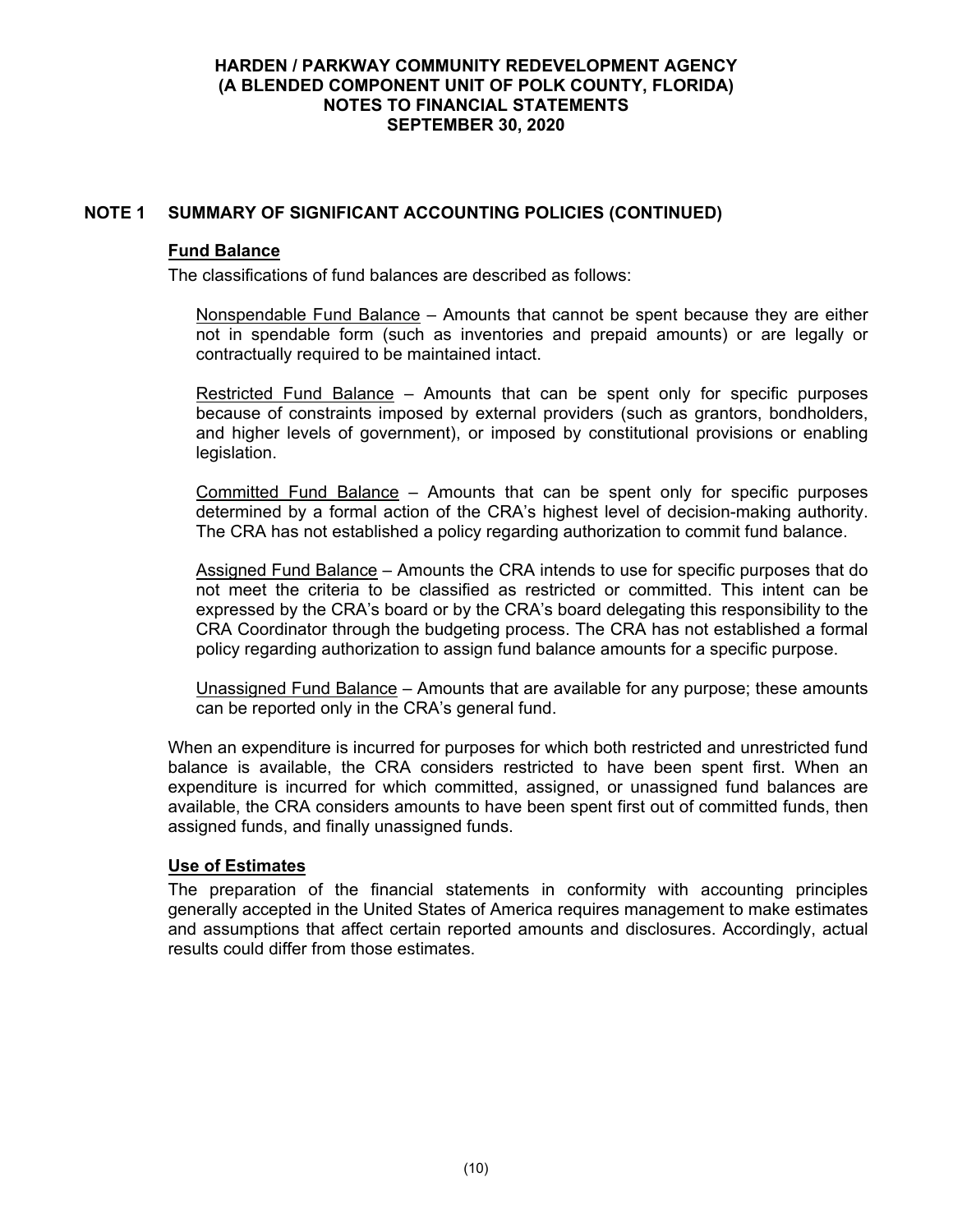# **NOTE 2 CASH AND CASH EQUIVALENTS**

The CRA participates in the pooled cash and investments program of the Polk County, Florida, Board of County Commissioners for the purpose of maximizing investment yields. The earnings of the pool are allocated on a monthly basis to the individual funds of the Board of County Commissioners and the CRA based upon their average monthly balance in the pool. For the purpose of these financial statements, the CRA pooled cash is primarily cash and cash equivalents.

Pooled cash and investments of the Board of County Commissioners determined to be available in excess of immediate needs is placed in investments in accordance with the Polk County Board of County Commissioners Investments Policy as amended October 4, 2016 under the guidelines of *Florida Statutes* 218.415.

### **Custodial Credit Risk**

To manage custodial credit risk for deposits, the County's investment policy requires that all demand and time deposits, including money market accounts, are insured and fully collateralized. The County's bank balances are insured by the Federal Deposit Insurance Corporation (FDIC) in the amount of \$250,000 for each banking relationship. The remaining balances are insured and collateralized in accordance with Chapter 280, *Florida Statutes*, which established the Public Deposit Security Trust Fund, a multiple financial institution collateral pool. Section 280.08, *Florida Statutes* provides for assessments against the members of the pool on a pro rata basis in the event that the collateral pool is insufficient to cover the losses of a member financial institution that fails. As such, all deposits covered by the collateral pool are considered to be fully insured.

### **NOTE 3 RISK MANAGEMENT**

.

The County is exposed to various risk of loss related to theft of, damage to and destruction of assets, errors and omissions, injuries to employees and natural disasters. A selfinsurance program is effectively maintained by the County to administer insurance activities related to workers' compensation insurance, general and employment practices liability, auto liability and health. The County's self-insurance program covers operations of the Board of County Commissioners and the constitutional officers. Under the program, the County has retention limits for each type of claim, which is covered by commercial insurance purchased by the County.

There have been no significant reductions in insurance coverage in the last year. Settled claims have not exceeded the insurance provided by third-party carriers in any of the last three years.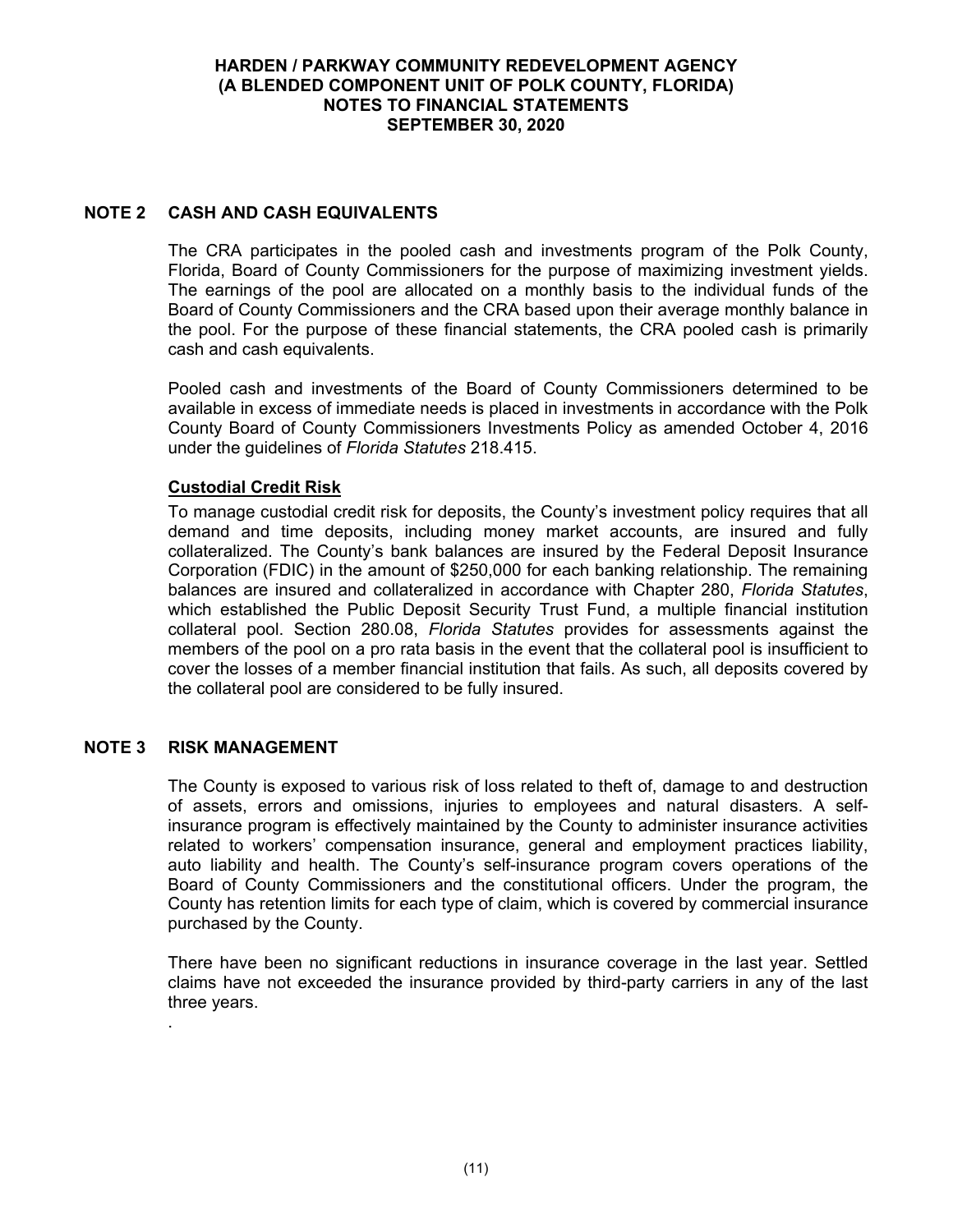### **NOTE 4 RELATED PARTY TRANSACTIONS**

The members of the CRA board are also members of the Board of County Commissioners. Transactions between the CRA and the County for the year ending September 30, 2020, include \$694,971 in transfers in from other funds of the County and \$1,300,000 in transfers out to other funds of the County.

## **NOTE 5 COMMITMENTS AND CONTINGENCIES**

#### **Litigation**

Various suits and claims involving disputed ad valorem real property taxes are pending against Polk County. Portions of these taxes have been voluntarily paid, others have been paid under protest, and in certain instances, there are unpaid balances.

Various other suits and claims arising in the ordinary course of County operations, some of which may involve substantial amounts, are pending against the County. While the ultimate effect of such litigation cannot be ascertained at this time, in the opinion of counsel for the County, the liabilities which may arise from such action would not result in losses which would materially affect the financial position of Polk County or the results of its operations.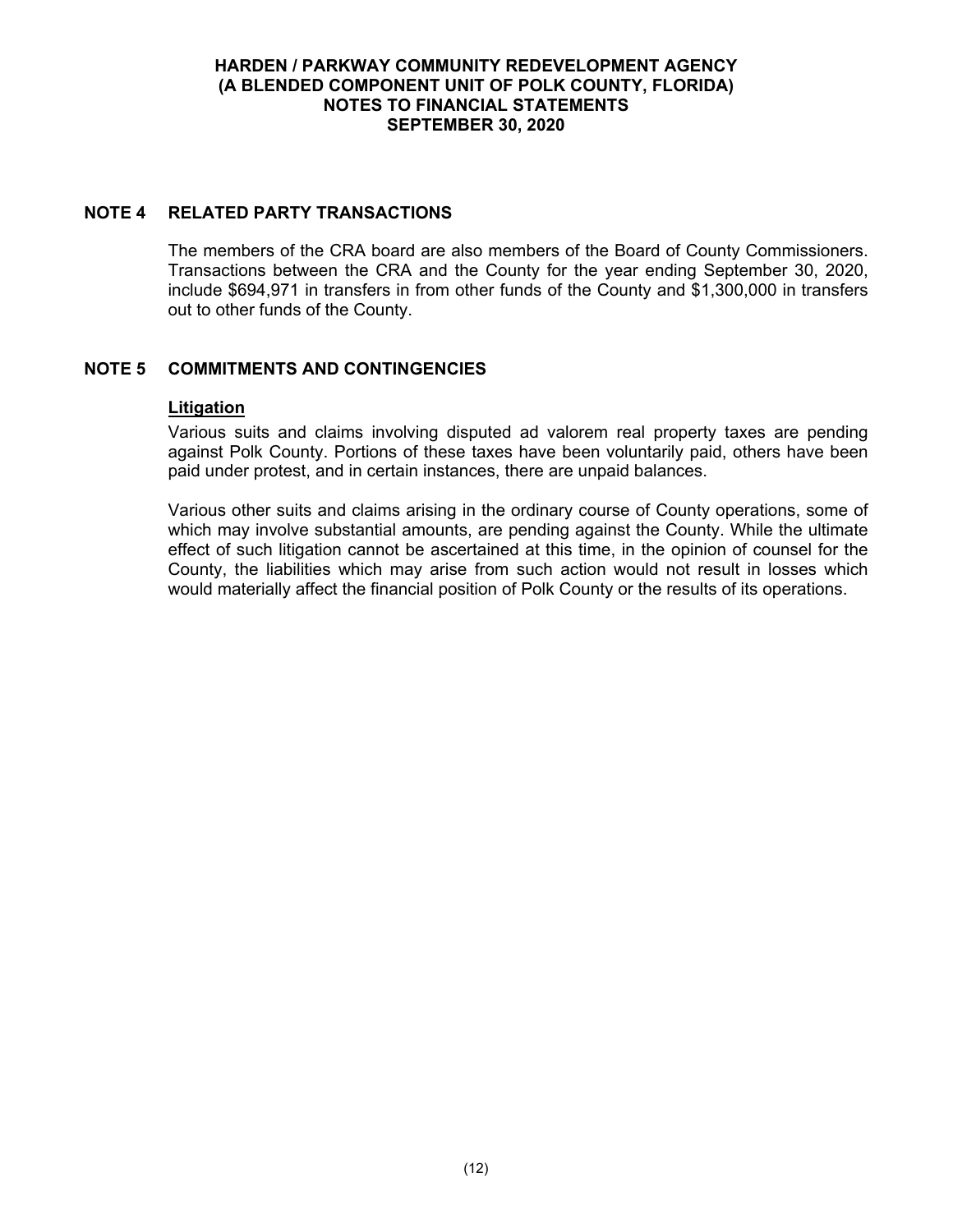#### **HARDEN / PARKWAY COMMUNITY REDEVELOPMENT AGENCY (A BLENDED COMPONENT UNIT OF POLK COUNTY, FLORIDA) BUDGETARY COMPARISON SCHEDULE – GENERAL FUND YEAR ENDED SEPTEMBER 30, 2020**

|                                                                            |    | <b>Budget</b><br>Original | Final | Actual      |    | Variance with<br><b>Final Budget</b><br>Positive<br>(Negative) |    |         |
|----------------------------------------------------------------------------|----|---------------------------|-------|-------------|----|----------------------------------------------------------------|----|---------|
| <b>REVENUES</b>                                                            |    |                           |       |             |    |                                                                |    |         |
| Taxes                                                                      | \$ | 521,233                   | \$    | 521,233     | \$ | 511,860                                                        | \$ | (9,373) |
| Interest Income                                                            |    | 1,989                     |       | 1,989       |    | 16,938                                                         |    | 14,949  |
| Net Change in Fair Value of Investments                                    |    |                           |       |             |    | 588                                                            |    | 588     |
| <b>Total Revenues</b>                                                      |    | 523,222                   |       | 523,222     |    | 529,386                                                        |    | 6,164   |
| <b>EXCESS (DEFICIENCY) OF REVENUES</b><br><b>OVER (UNDER) EXPENDITURES</b> |    | 523,222                   |       | 523,222     |    | 529,386                                                        |    | 6,164   |
| <b>OTHER FINANCING SOURCES (USES)</b>                                      |    |                           |       |             |    |                                                                |    |         |
| Transfers In                                                               |    | 695,486                   |       | 695,486     |    | 694,971                                                        |    | (515)   |
| <b>Transfers Out</b>                                                       |    | (1,300,000)               |       | (1,300,000) |    | (1,300,000)                                                    |    |         |
| <b>Total Other Financing</b><br>Sources (Uses)                             |    | (604,514)                 |       | (604,514)   |    | (605,029)                                                      |    | (515)   |
| <b>NET CHANGE IN FUND BALANCE</b>                                          |    | (81,292)                  |       | (81,292)    |    | (75, 643)                                                      |    | 5,649   |
| Fund Balance - Beginning of Year                                           |    | 193,477                   |       | 193,477     |    | 193,477                                                        |    |         |
| <b>FUND BALANCE - END OF YEAR</b>                                          |    | 112,185                   |       | 112,185     |    | 117,834                                                        |    | 5,649   |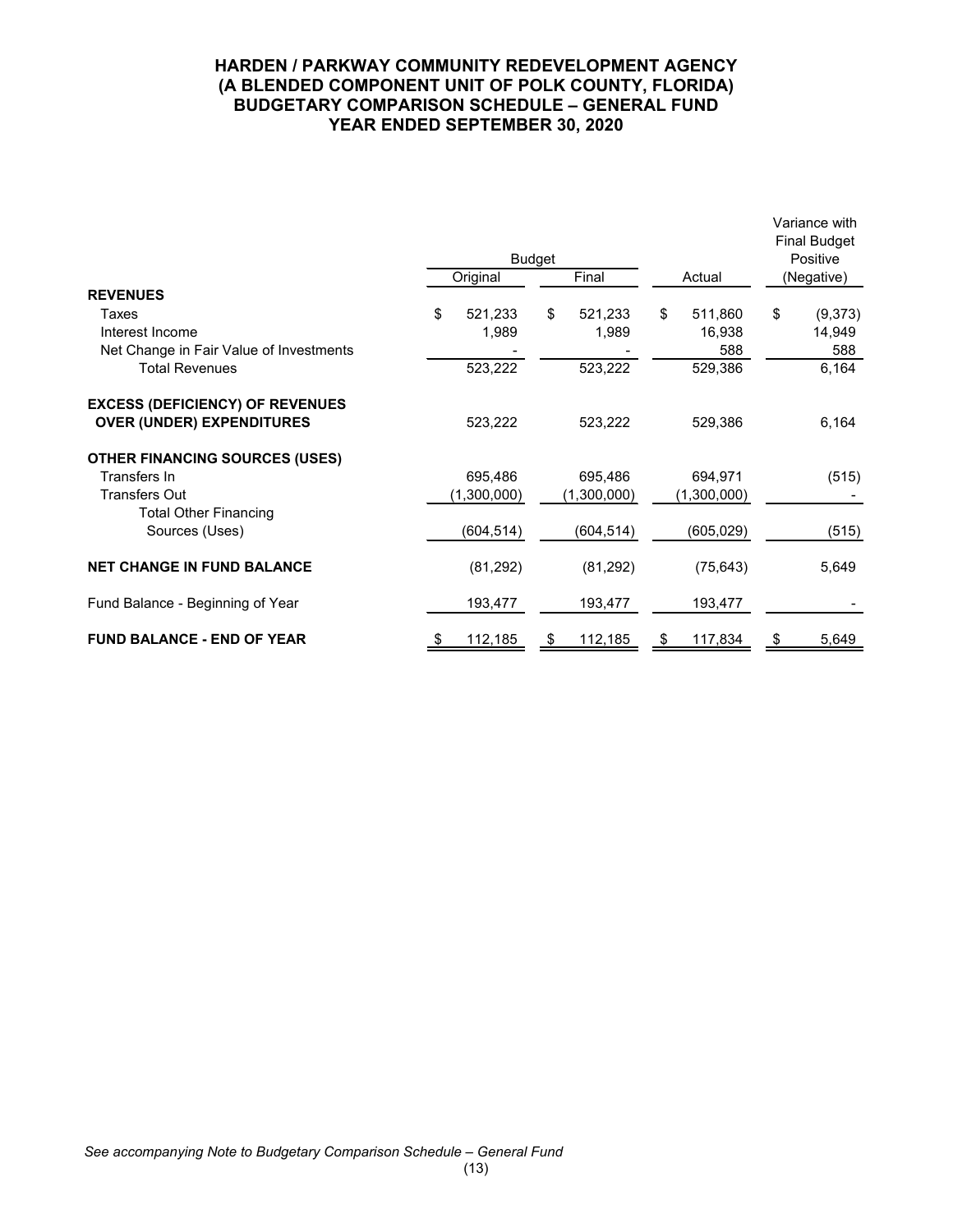#### **HARDEN / PARKWAY COMMUNITY REDEVELOPMENT AGENCY (A BLENDED COMPONENT UNIT OF POLK COUNTY, FLORIDA) NOTE TO BUDGETARY COMPARISON SCHEDULE – GENERAL FUND SEPTEMBER 30, 2020**

### **NOTE 1 BUDGETARY INFORMATION**

Budgets are prepared and adopted annually for the general fund in accordance with procedures and time intervals prescribed by Florida Statutes. Accordingly the Polk County Board of County Commissioners adopted an annual budget for the general fund for the fiscal year ended September 20, 2020.

The annual budget serves as the legal authorization for expenditures. Expenditures cannot legally exceed the total amount budgeted for each account. All budget amendments, which change the legally adopted appropriations, are approved by the board, and may be amended at any CRA meeting prior to 60 days after the fiscal year-end. The level of control for appropriations is exercised at the account level. Appropriations lapse at year-end. Budgets are prepared using the same modified accrual basis as is used to account for actual transactions.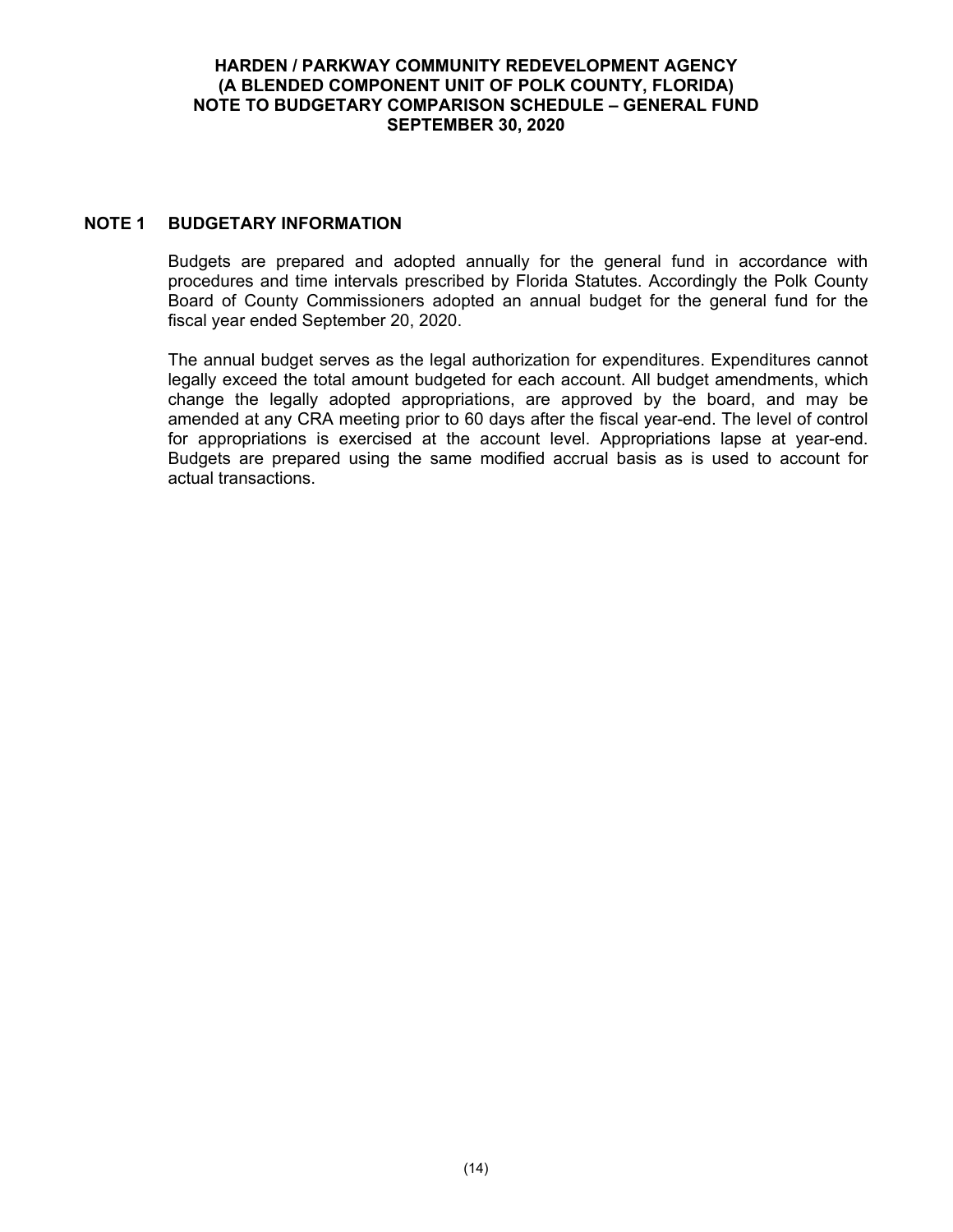

CliftonLarsonAllen LLP CLAconnect.com

### **FINANCIAL REPORTING AND ON COMPLIANCE AND OTHER MATTERS INDEPENDENT AUDITORS' REPORT ON INTERNAL CONTROL OVER BASED ON AN AUDIT OF FINANCIAL STATEMENTS PERFORMED IN ACCORDANCE WITH** *GOVERNMENT AUDITING STANDARDS*

Board Members Harden / Parkway Community Redevelopment Agency Bartow, Florida

We have audited, in accordance with the auditing standards generally accepted in the United States of America and the standards applicable to financial audits contained in *Government Auditing Standards*  issued by the Comptroller General of the United States, the financial statements of the governmental activities and the major fund of Harden / Parkway Community Redevelopment Agency (CRA), a component unit of Polk County, Florida as of and for the year ended September 30, 2020, and the related notes to the financial statements, which collectively comprise the CRA's basic financial statements, and have issued our report thereon dated April 5, 2021.

### **Internal Control Over Financial Reporting**

In planning and performing our audit of the financial statements, we considered the CRA's internal control over financial reporting (internal control) as a basis for designing audit procedures that are appropriate in the circumstances for the purpose of expressing our opinions on the financial statements, but not for the purpose of expressing an opinion on the effectiveness of the CRA's internal control. Accordingly, we do not express an opinion on the effectiveness of the CRA's internal control.

 combination of deficiencies, in internal control such that there is a reasonable possibility that a material A *deficiency in internal* control exists when the design or operation of a control does not allow management or employees, in the normal course of performing their assigned functions, to prevent, or detect and correct, misstatements on a timely basis. A *material weakness* is a deficiency, or a misstatement of the entity's financial statements will not be prevented, or detected and corrected on a timely basis. A *significant deficiency* is a deficiency, or a combination of deficiencies, in internal control that is less severe than a material weakness yet important enough to merit attention by those charged with governance.

Our consideration of internal control was for the limited purpose described in the first paragraph of this section and was not designed to identify all deficiencies in internal control that might be material weaknesses or significant deficiencies. Given these limitations, during our audit we did not identify any deficiencies in internal control that we consider to be material weaknesses. However, material weaknesses may exist that have not been identified.

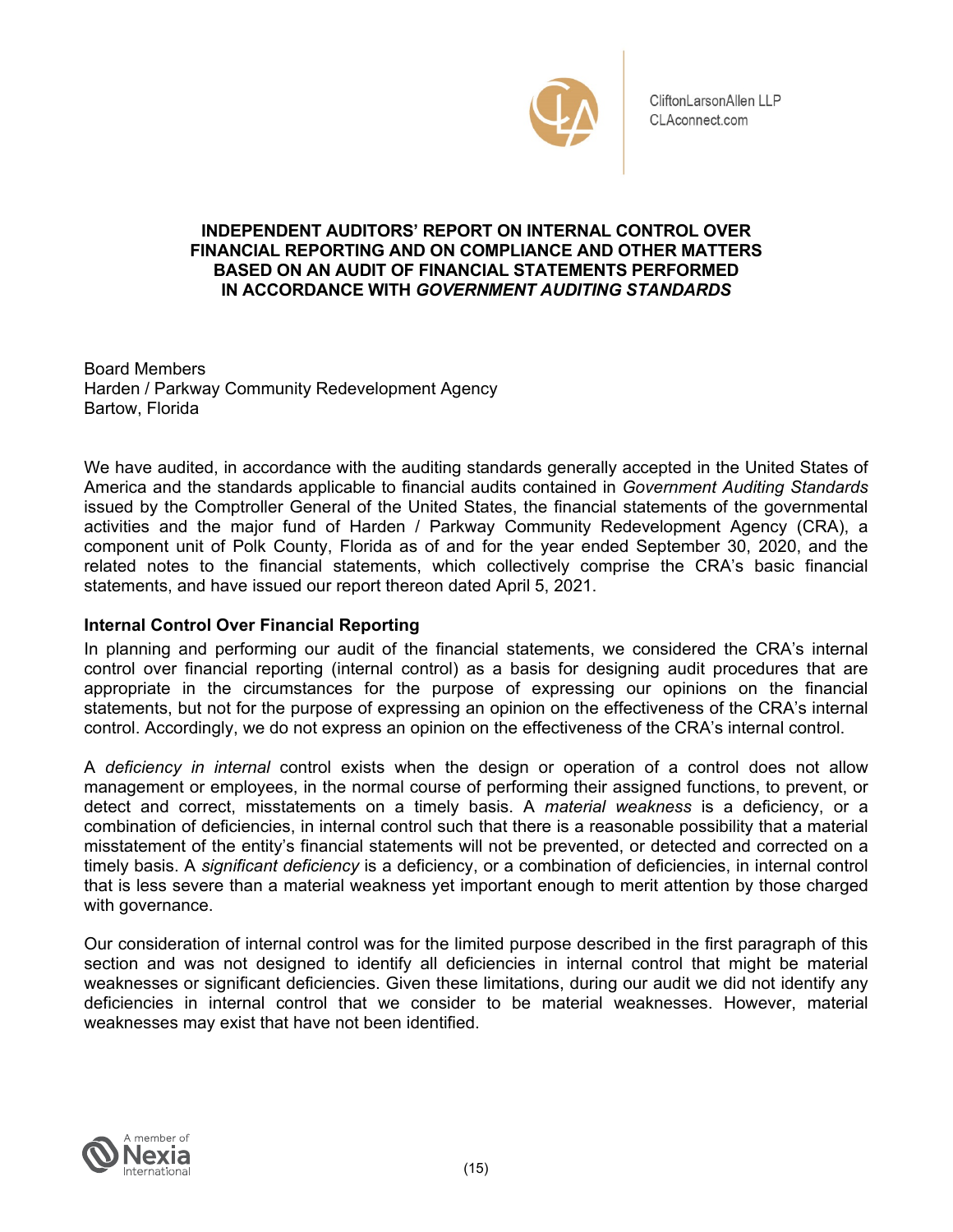Board of Commissioners Polk County Board of County Commissioners Harden / Parkway Community Redevelopment Agency

### **Compliance and Other Matters**

As part of obtaining reasonable assurance about whether the CRA's financial statements are free from material misstatement, we performed tests of its compliance with certain provisions of laws, regulations, contracts, and grant agreements, noncompliance with which could have a direct and material effect on the financial statements. However, providing an opinion on compliance with those provisions was not an objective of our audit and, accordingly, we do not express such an opinion. The results of our tests disclosed no instances of noncompliance or other matters that are required to be reported under *Government Auditing Standards*.

#### **Purpose of this Report**

The purpose of this report is solely to describe the scope of our testing of internal control and compliance and the results of that testing, and not to provide an opinion on the effectiveness of the CRA's internal control or on compliance. This report is an integral part of an audit performed in accordance with *Government Auditing Standards* in considering the CRA's internal control and compliance. Accordingly, this communication is not suitable for any other purpose.

Viifton Larson Allen LLP

**CliftonLarsonAllen LLP**  Lakeland, Florida April 5, 2021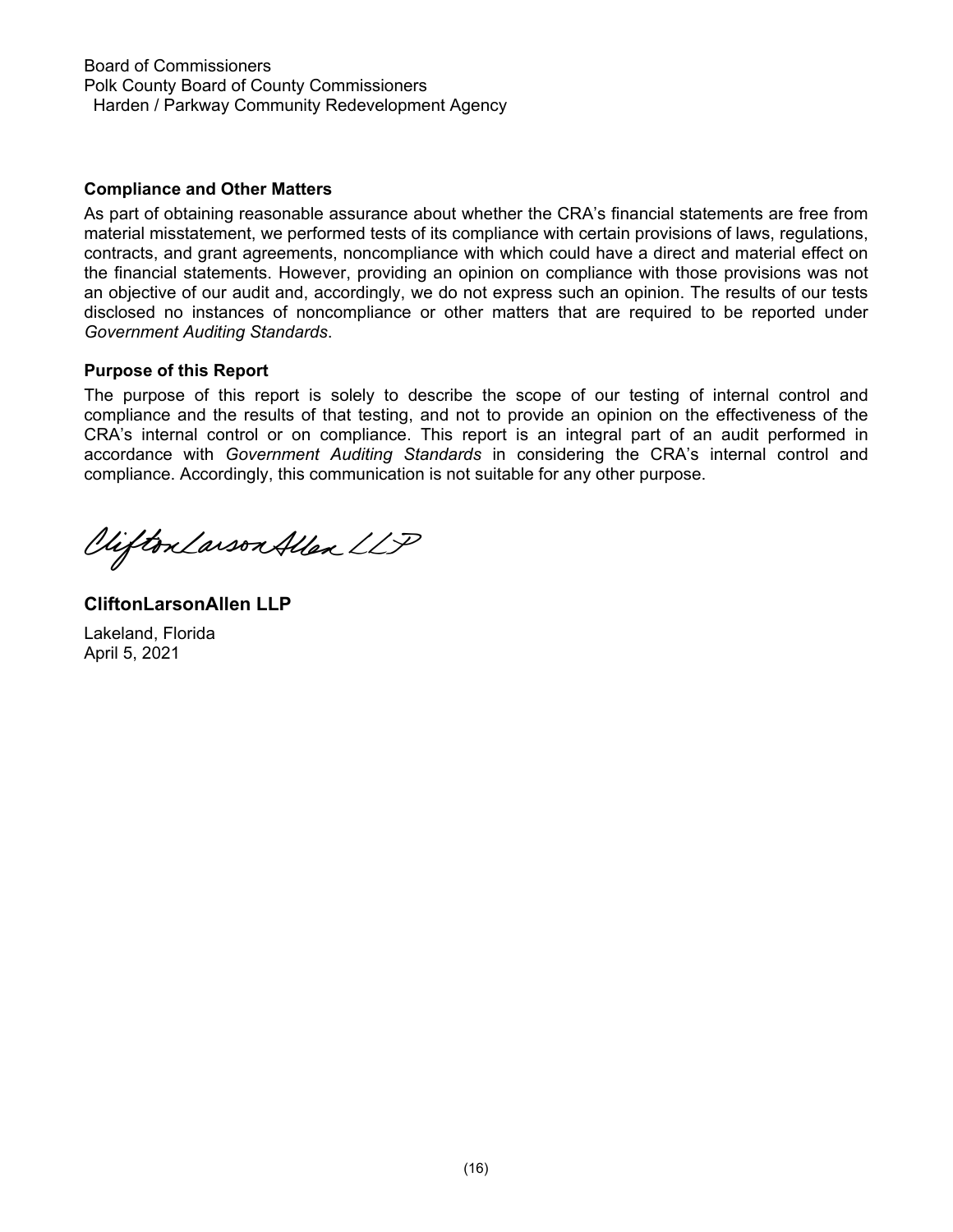

CliftonLarsonAllen LLP CLAconnect.com

# **MANAGEMENT LETTER**

Board Members Harden / Parkway Community Redevelopment Agency Bartow, Florida

### **Report on the Financial Statements**

We have audited the financial statements of Harden / Parkway Community Redevelopment Agency (CRA), a component unit of Polk County, Florida, as of and for the fiscal year ended September 30, 2020, and have issued our report thereon dated April 5, 2021.

# **Auditors' Responsibility**

We conducted our audit in accordance with auditing standards generally accepted in the United States of America; the standards applicable to financial audits contained in *Government Auditing Standards,*  issued by the Comptroller General of the United States; and Chapter 10.550, Rules of the Florida Auditor General.

### **Other Reporting Requirements**

We have issued our Independent Auditors' Report on Internal Control over Financial Reporting and on Compliance and Other Matters Based on an Audit of Financial Statements Performed in Accordance with *Government Auditing Standards;* and Independent Accountant's Report on an examination conducted in accordance with *AICPA Professional Standards*, AT-C Section 315, regarding compliance requirements in accordance with Chapter 10.550, Rules of the Auditor General. Disclosures in those reports, which are dated April 5, 2021, should be considered in conjunction with this management letter.

### **Prior Audit Findings**

Section 10.554(1)(i)1., Rules of the Auditor General, requires that we determine whether or not corrective actions have been taken to address findings and recommendations made in the preceding financial audit report. There were no recommendations made in the preceding financial audit report.

# **Official Title and Legal Authority**

Section 10.554(1)(i)4., Rules of the Auditor General, requires that the name or official title and legal authority for the primary government and each component unit of the reporting entity be disclosed in this management letter, unless disclosed in the notes to the financial statements. Information regarding the specific legal authority for the entity is contained in Note 1 to the financial statements.

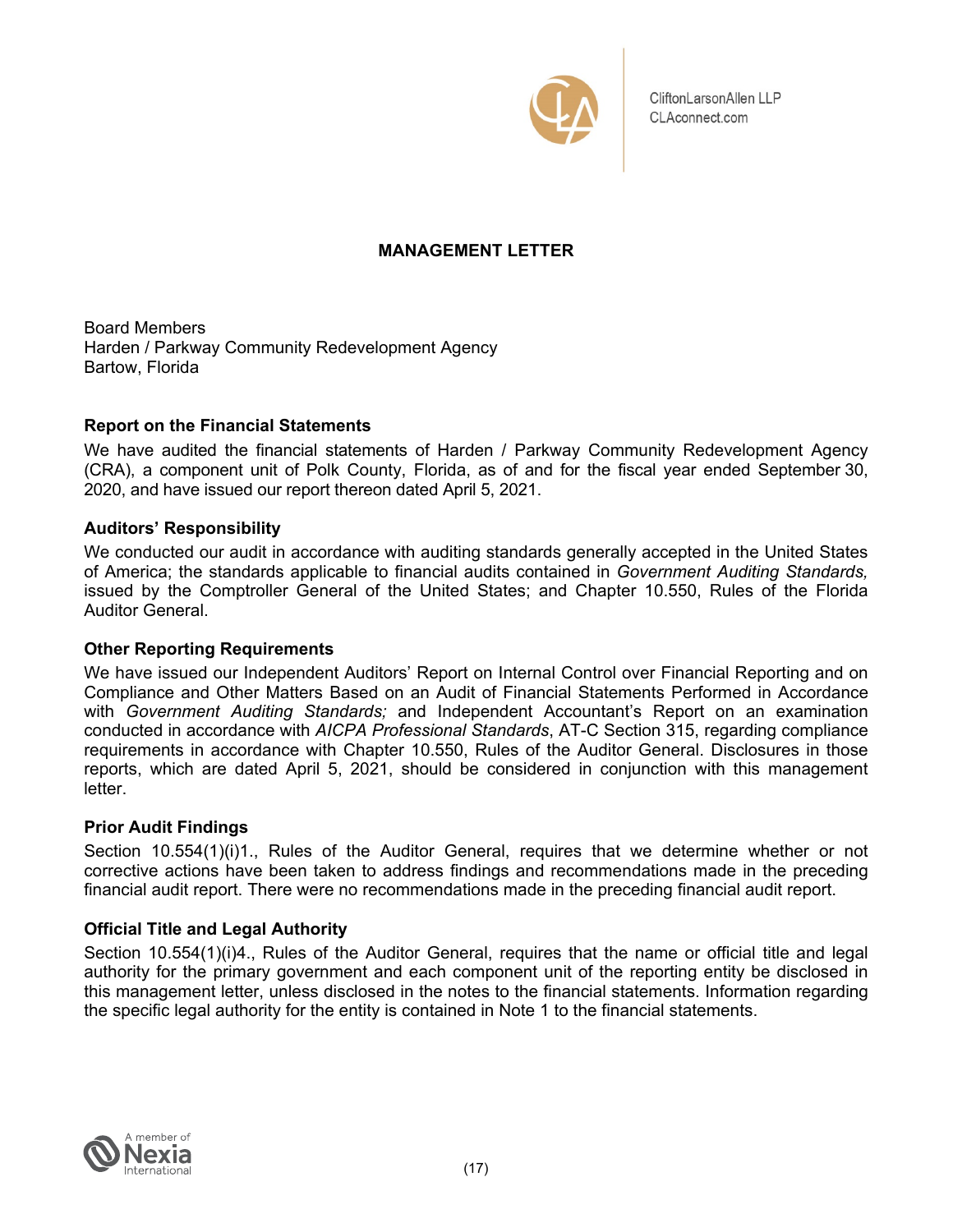#### **Financial Condition and Management**

 Section 10.554(1)(i)5.a. and 10.556(7), Rules of the Auditor General, require us to apply appropriate procedures and communicate the results of our determination as to whether or not the CRA has met one or more of the conditions described in Section 218.503(1), Florida Statutes, and to identify the specific conditions(s) met. In connection with our audit, we determined that the CRA did not meet any of the conditions described in Section 218.503(1), *Florida Statutes*.

Pursuant to Sections 10.554(1)(i)5.b. and 10.556(8), Rules of the Auditor General, we applied financial condition assessment procedures for the CRA. It is management's responsibility to monitor the CRA's financial condition, and our financial condition assessment was based in part on representations made by management and the review of financial information provided by same.

Section 10.554(1)(i)(2). Rules of the Auditor General, requires that we communicate any recommendations to improve financial management. In connection with our audit, we did not have any such recommendations.

### **Special District Component Units**

Section 10.554(1)(i)5.c., Rules of the Auditor General, requires, if appropriate, that we communicate the failure of a special district that is a component unit of a county, municipality, or special district, to provide the financial information necessary for proper reporting of the component unit, within the audited financial statements of the county, municipality, or special district in accordance with Section 218.39(3)(b), *Florida Statutes*. The CRA has no component units.

#### **Additional Matters**

Section 10.554(1)(i)3., Rules of the Auditor General, requires us to communicate noncompliance with provisions of contracts or grant agreements, or abuse, that have occurred, or are likely to have occurred, that have an effect on the financial statements that is less than material but which warrants the attention of those charged with governance. Matters identified in our audit are reported in the Independent Accountants' Report on our testing of compliance with Sections 163.387(6) and (7), Florida Statutes.

#### **Purpose of this Letter**

Our management letter is intended solely for the information and use of the Legislative Auditing Committee, members of the Florida Senate and the Florida House of Representatives, the Florida Auditor General, federal and other granting agencies, the CRA's Board of Directors and applicable management, and is not intended to be, and should not be, used by anyone other than these specified parties.

Viifton Larson Allen LLP

**CliftonLarsonAllen LLP** 

Lakeland, Florida April 5, 2021